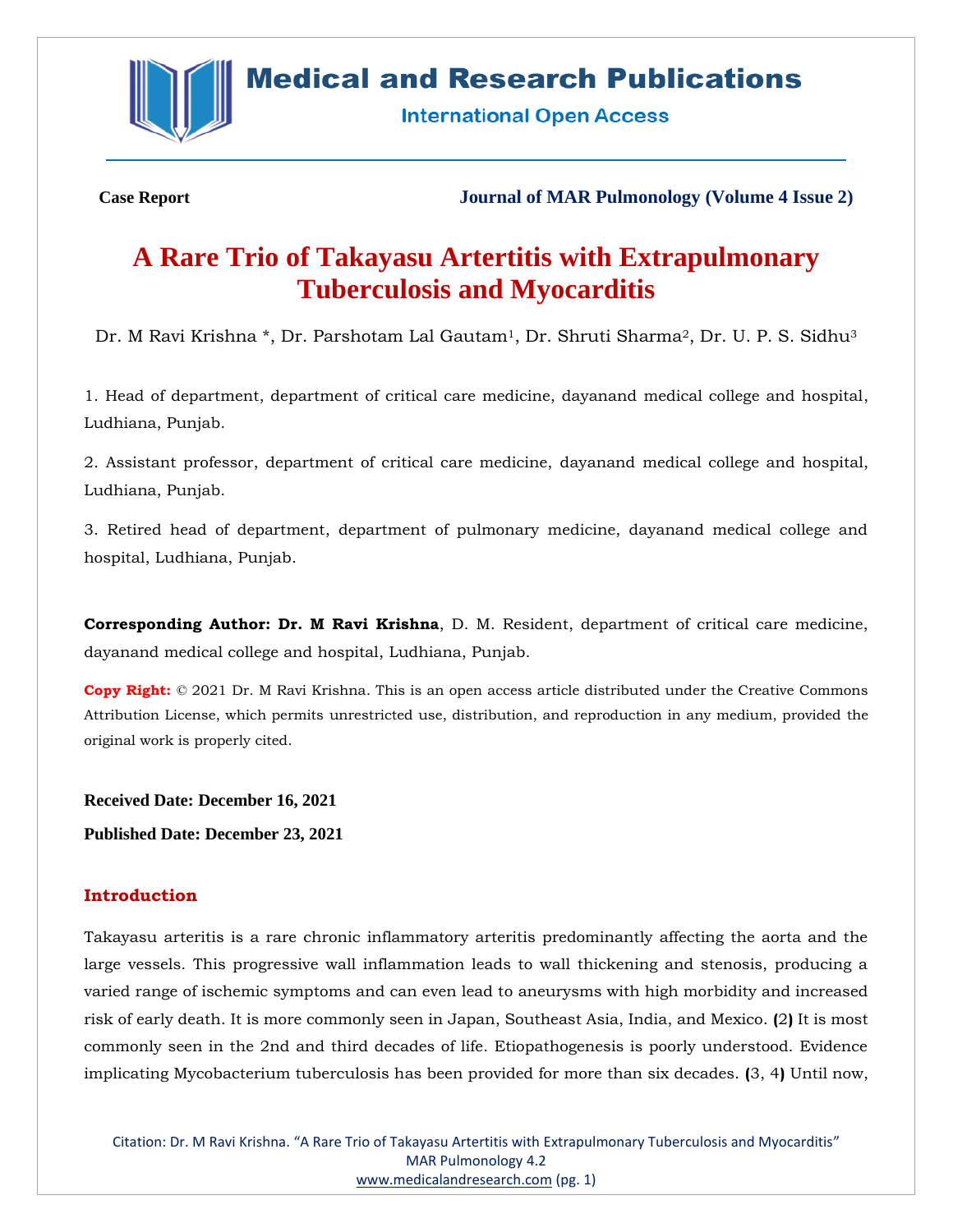few reports of co-occurrence of adult Takayasu arteritis associated with active tuberculosis have been published.

We report here the case of co-occurrence of extrapulmonary tuberculosis & type I Takayasu arteritis in an adult female.

## **Case Report**

A 28-year-old female patient was referred to the hospital with a one-month history of fever, dry cough, and four days history of shortness of breath. The patient also reported a weight loss of 3 kgs. The patient was free from co-morbid conditions and had no history of contact with Tuberculosis patients or any family history of vascular or rheumatological diseases.

On admission, she was febrile with a temperature of 102<sup>0</sup> Fahrenheit and was pale. Physical examination revealed feeble right brachial and right. Radial artery pulses compared to the left side. Peripheral pulses in lower limbs were full, and no bruit was detected over the abdomen or elsewhere. Respiratory examination revealed decreased breath sounds in right lower chest and fine crepitations in the left lower chest. Auscultation showed a heart rate at 108 beats/min with no added sounds. All other systemic examinations were normal.

Laboratory findings were: White blood cells at 8600/mm<sup>3</sup>, hemoglobin at 8.6 g/dl, platelet counts at 522,000/mm3.; Serum electrolytes, liver and kidney function tests, and urinary analysis were normal. Viral markers were negative for hepatitis B and C, human immunodeficiency virus. Antinuclear antibody, antineutrophil cytoplasmic antibodies, antiphospholipid and anticardiolipin antibodies were negative, serum BNP was 189 pg/ml. Pleural fluid cell count was 2000/mm<sup>3</sup> with 40% lymphocyte predominance, pleural fluid glucose was 90mg/dl, and pleural fluid protein was 5.4 g/dl, ADA was 152.2 U/l, and LDH 781 U/l consistent with tuberculous pleural effusion. Pleural fluid gram stain and fungal stain were negative along with cultures. Sputum for gene Xpert- MTB, AFB stain, and pyogenic cultures were negative. USG chest was suggestive of a large single locule pleural effusion on the right side with underlying collapse/consolidation. The patient was started on anti-tubercular drugs. On day 3 of admission patient developed a sudden onset of respiratory distress for which she required non-invasive ventilation. On evaluation Chest X-ray was s/o pulmonary oedema with bilateral pleural effusions and BNP was found to be 1080 pg/ml. 2D echo revealed the presence of global L.V. hypokinesia with eccentric mitral regurgitation. Cardiologist opinion was taken and the patient was started on inotropes and diuretics which could be gradually tapered. CT aortography was done which showed an abrupt cutoff of the Right Subclavian artery beyond the origin of the internal mammary artery. The left subclavian artery showed severe stenosis beyond the origin of the internal mammary artery. Ascending aorta, aortic arch, and descending aorta was normal in course and calibre along with the presence of right upper lobe consolidation.

Citation: Dr. M Ravi Krishna. "A Rare Trio of Takayasu Artertitis with Extrapulmonary Tuberculosis and Myocarditis" MAR Pulmonology 4.2 [www.medicalandresearch.com](http://www.medicalandresearch.com/) (pg. 2)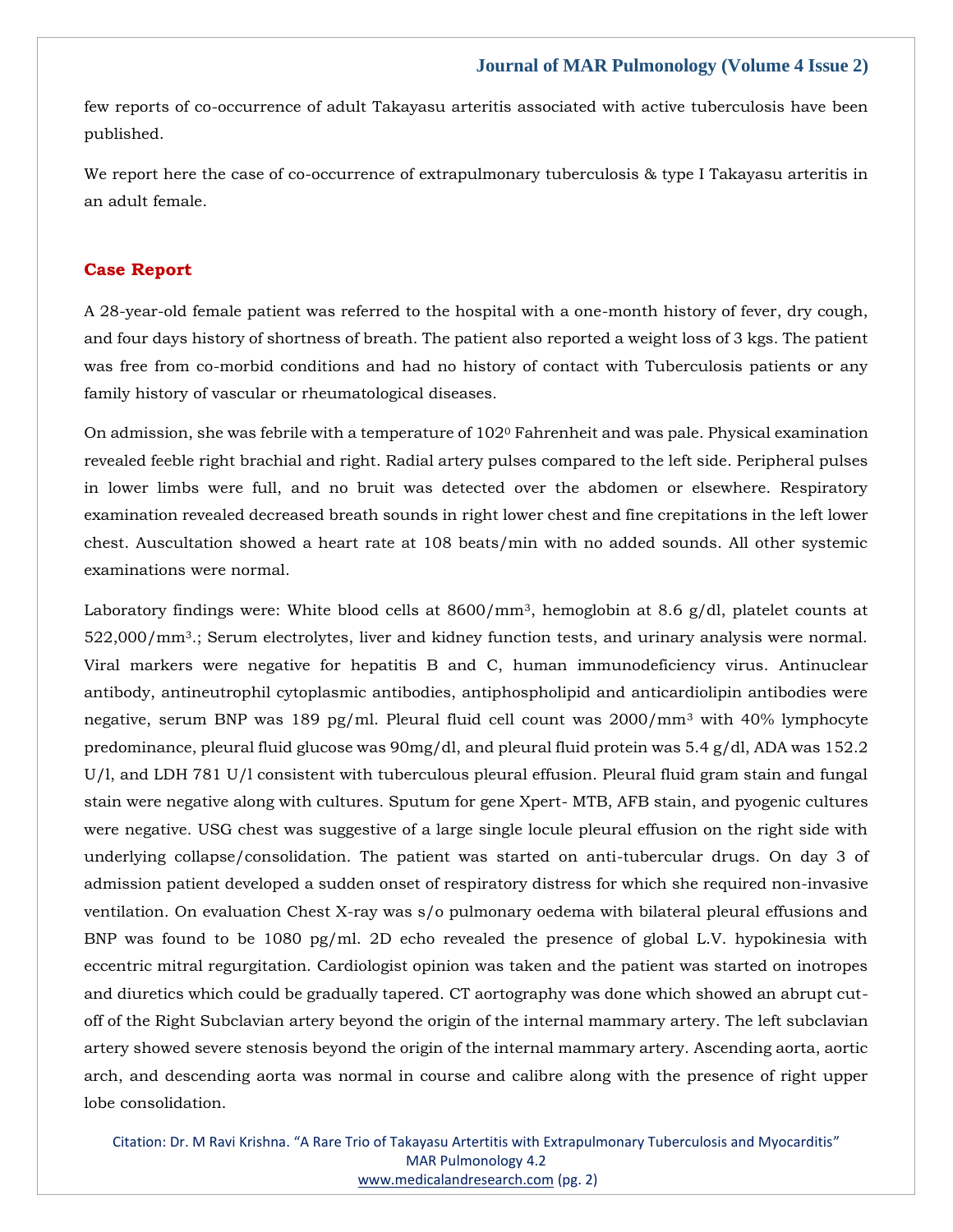







All these data were compatible with the diagnosis of TA according to the final EULAR/PRINTO/PRES TA criteria

Citation: Dr. M Ravi Krishna. "A Rare Trio of Takayasu Artertitis with Extrapulmonary Tuberculosis and Myocarditis" MAR Pulmonology 4.2 [www.medicalandresearch.com](http://www.medicalandresearch.com/) (pg. 3)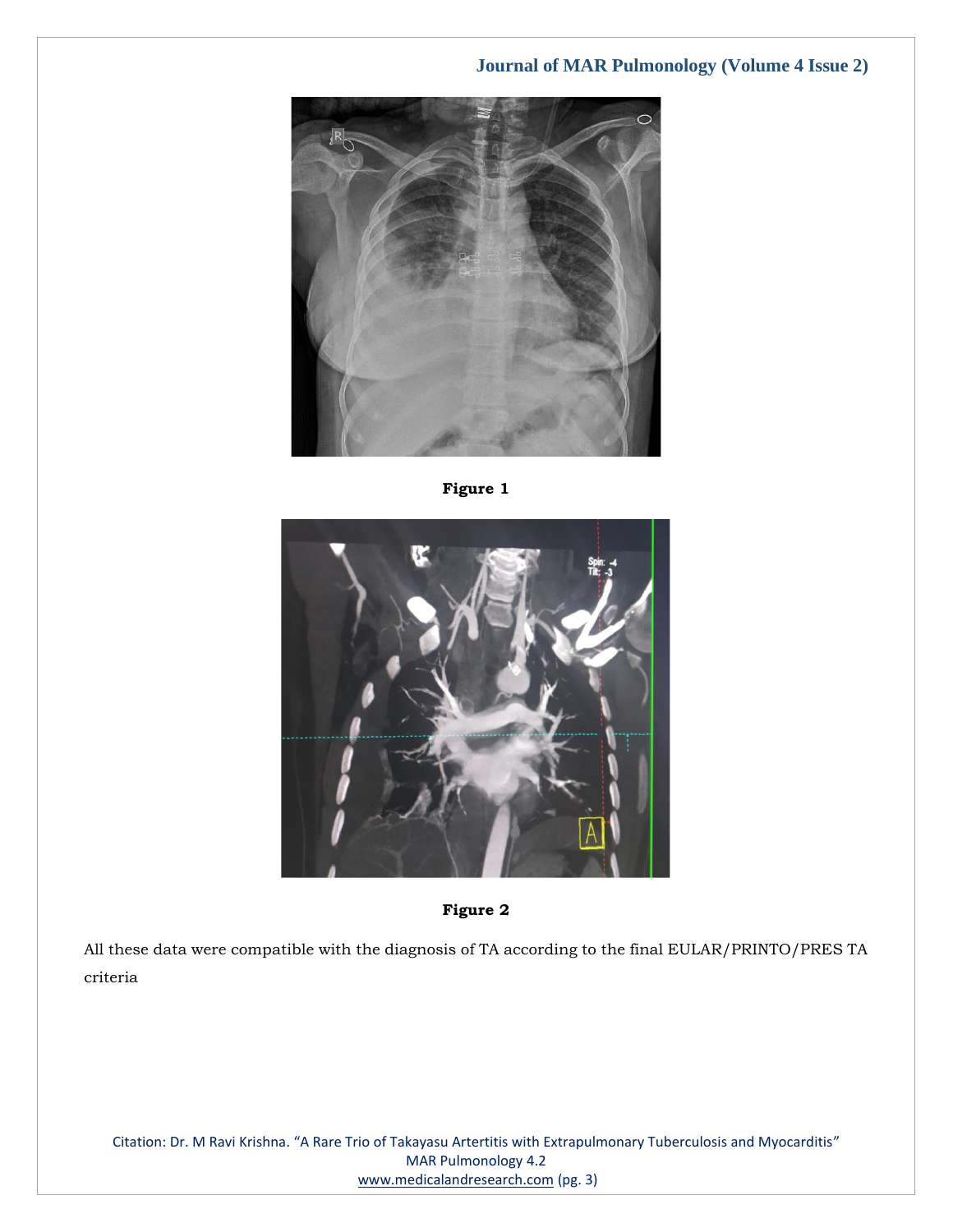| Criterion                                             | Definition                                                                                                                                                                                                                                                          |
|-------------------------------------------------------|---------------------------------------------------------------------------------------------------------------------------------------------------------------------------------------------------------------------------------------------------------------------|
| Age at<br>disease onset<br>$\leq 40$ years            | Development of symptoms or findings related to Takayasu arteritis at age $\leq 40$ years                                                                                                                                                                            |
| Claudication<br>of extremities                        | Development and worsening of fatigue and discomfort in muscles of 1 or more extremity while in<br>use, especially the upper extremities                                                                                                                             |
| Decreased<br>brachial<br>artery pulse                 | Decreased pulsation of 1 or both brachial arteries                                                                                                                                                                                                                  |
| <b>Blood</b><br>pressure<br>difference<br>$>10$ mm Hg | Difference of >10 mm Hg in systolic blood pressure between arms                                                                                                                                                                                                     |
| Bruit over<br>subclavian<br>arteries or<br>aorta      | Bruit audible on auscultation over 1 or both subclavian arteries or abdominal aorta                                                                                                                                                                                 |
| Arteriogram<br>abnormality                            | Arteriographic narrowing or occlusion of the entire aorta, its primary branches, or large arteries in<br>the proximal upper or lower extremities, not caused by arteriosclerosis, fibromuscular dysplasia, or<br>similar causes; changes usually focal or segmental |

Table 1. 1990 ACR criteria for the classification of Takayasu arteritis **(**5**)**

## Table 2. Angiographic classification of Takayasu arteritis **(**6**)**

| Type        | Vessel involvement                                                          |
|-------------|-----------------------------------------------------------------------------|
| Type I      | Branches from the aortic arch                                               |
| Type<br>Нa  | Ascending aorta, aortic arch and its branches                               |
| Type<br>IIb | Ascending aorta, aortic arch and its branches, thoracic<br>descending aorta |
| Type<br>ш   | Thoracic descending aorta, abdominal aorta, and/or renal<br>arteries        |
| Type<br>īV  | Abdominal aorta and/or renal arteries                                       |
| Type        | Combined features of types IIb and IV                                       |

Citation: Dr. M Ravi Krishna. "A Rare Trio of Takayasu Artertitis with Extrapulmonary Tuberculosis and Myocarditis" MAR Pulmonology 4.2 [www.medicalandresearch.com](http://www.medicalandresearch.com/) (pg. 4)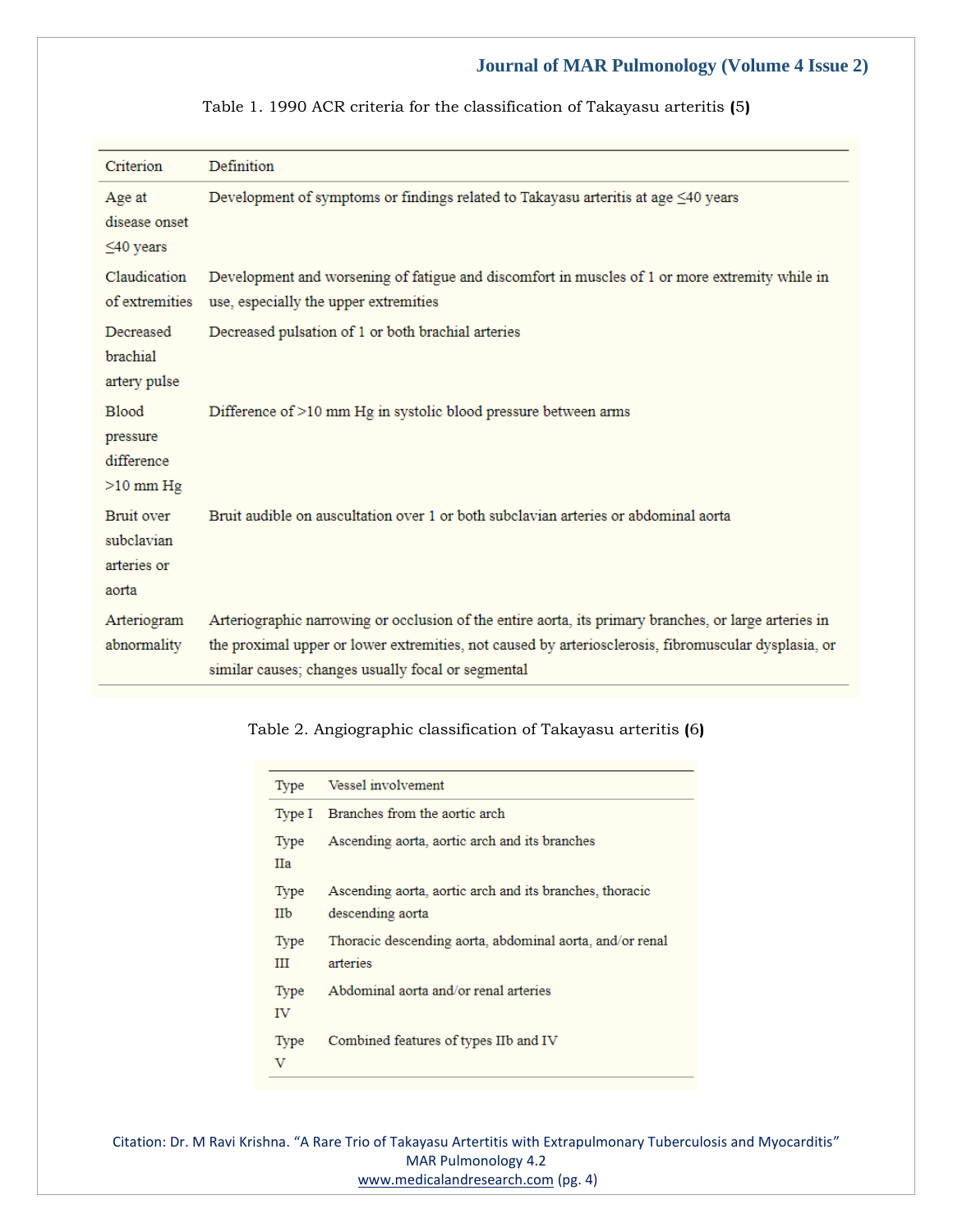The patient was placed on anti-tubercular therapy and received 500mg of methylprednisolone for 3 days following which it was tapered to 45 mg/day. Within six months of therapy, the patient showed clinical recovery of fever, dry cough, and night sweats. The steroid dose was gradually decreased. Repeat 2D echo after 2 months showed improved LV function and the presence of only mild mitral regurgitation.

## **Discussion**

We report the clinical findings of the co-occurrence of extrapulmonary tuberculosis and type I TA with severe mitral regurgitation and myocarditis in an adult patient.

An exhaustive electronic search found only 76 cases of TA published over 25 years. Among them, very few adults presented with extrapulmonary tuberculosis. The early diagnosis of Takayasu arteritis remains challenging. The diagnosis is often established in the advanced stages of the disease when presenting with complications. Fever, weight loss are common symptoms of infectious diseases, especially tuberculosis in India. In our report, the diagnosis of tuberculous pleural effusion was made based on high ADA levels along with a lymphocyte-predominant pleural effusion. Chronic cough has not been cited as a symptom of Takayasu arteritis. Pulmonary involvement usually consists of luminal stenosis or occlusion of the pulmonary artery on CT angiography scans. Cardiac lesions are seen in up to 8.6% of patients and can involve valve, myocardium and coronary and pulmonary arteries. **(**7**)**

The main causes of heart failure in Takayasu arteritis patients include increased afterload due to renovascular hypertension and aortic regurgitation. Myocardial ischaemia induced by myocarditis or coronary artery involvement & severe pulmonary hypertension due to pulmonary artery involvement was also found to be the causes. **(**8**)** Talwar et al. performed endomyocardial biopsies in Takayasu arteritis patients and found that 8 of 18 and 24 of 54 patients had myocarditis. (8) For the treatment, early use of immunosuppressive therapy seems to be useful. Takeda used steroid therapy in a 15-yearold patient with myocarditis secondary to Takayasu arteritis and found marked alleviation of the patient's symptoms along with improved cardiac morphology and function. **(**9**)** An aggressive immunosuppressive regimen could not be used in our patient due to the presence of extrapulmonary tuberculosis.

Previous studies have shown that Takayasu arteritis tends to concur with tuberculosis. The pathophysiology possibly involves the cross-reactivity against vascular peptides that mimic the antigens of mycobacterium tuberculosis. Soto et al. used IS 6110 and HupB gene sequencing (IS6110 sequence identifies the Mycobacterium tuberculosis complex and the HupB establishes the differences between M. tuberculosis and M. Bovis) in aortic tissues of Takayasu arteritis and found a higher frequency of IS6110 and HupB gene sequences and suggested that arterial damage could be due to mycobacterium tuberculosis patients. **(**10**)**

Citation: Dr. M Ravi Krishna. "A Rare Trio of Takayasu Artertitis with Extrapulmonary Tuberculosis and Myocarditis" MAR Pulmonology 4.2 [www.medicalandresearch.com](http://www.medicalandresearch.com/) (pg. 5)